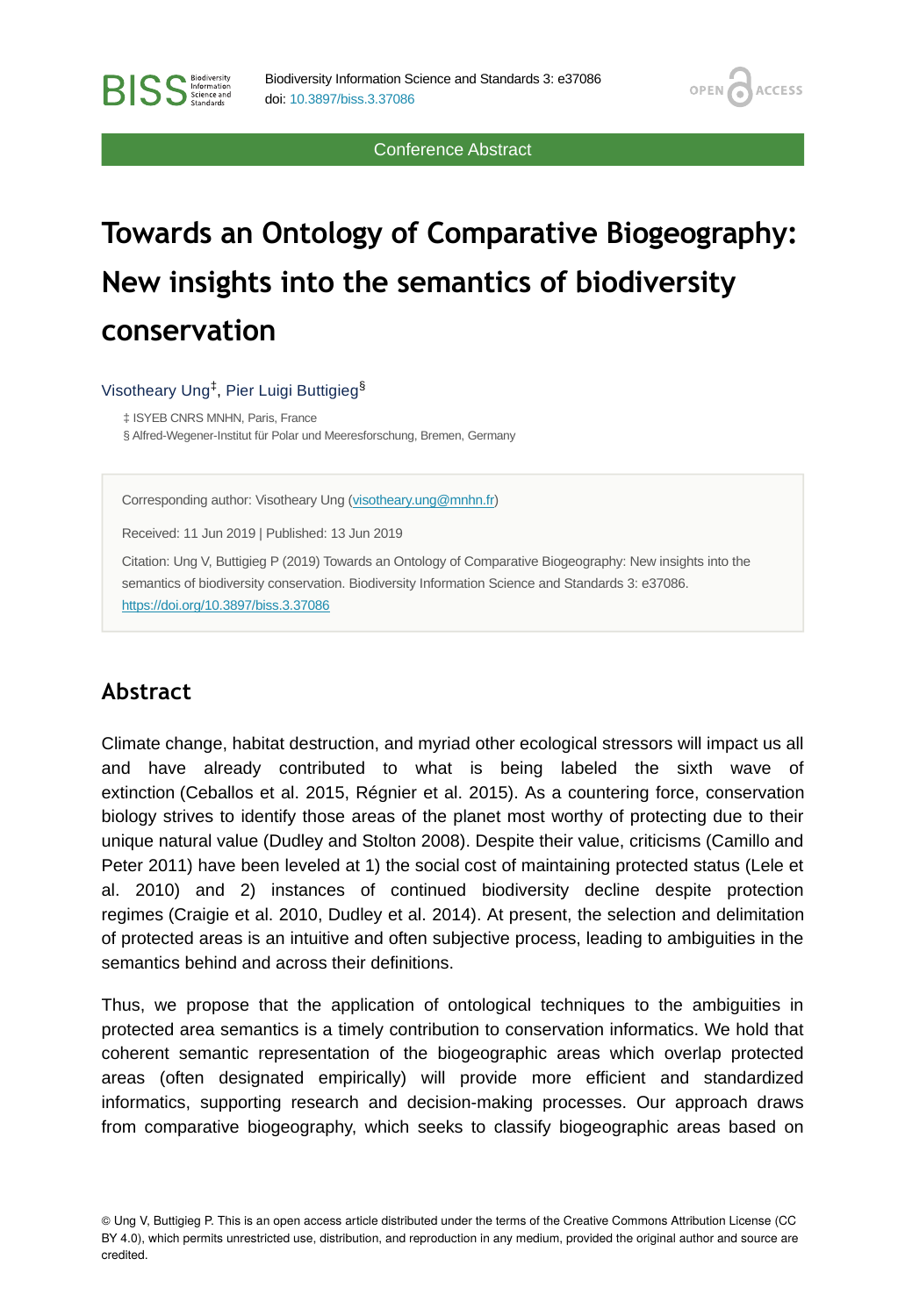their natural properties in a process known as bioregionalisation. In particular, we convert a cladogram of biogeographic areas (similar to cladogram of taxa) into a series of ontological classes, each corresponding to a monophyletic clade of areas. In this model, areas of endemism are treated as formal objects related by hierarchical relationships and constrained by the monophyly condition (Ung 2018). This approach unifies a modeltheoretic view of endemism with the semantic web and therefore, offering new possibilities to communicate the biogeographic units conservation.

We use semantic web standards (RDF and OWL) expressed through interoperable ["Open](http://www.obofoundry.org) [Biological and Biomedical Ontology \(OBO\)](http://www.obofoundry.org) Foundry" and Library resources to model areas of endemism as evolutionary entities for comparative biogeography. This aligns with current efforts in the OBO Foundry to extend their semantic coverage to the domains of Earth and ecosystem science. Due to our work's heavy reliance on environmental semantics, we base our work on the [Environment Ontology \(ENVO\),](http://www.environmentontology.org/) extending it with often confounded biogeographic entities including biogeographic areas, such as areas of endemism and endemic areas, as well as their relationships. Hence, we seek to provide a rigorous and simple framework that improves biogeographic analyses and interoperability between systems.

# **Keywords**

conservation, comparative biogeography, ontology, semantics

# **Presenting author**

Visotheary Ung

## **Presented at**

Biodiversity\_Next 2019

## **Acknowledgements**

PLB is funded by the HGF Infrastructure Programme FRAM of the Alfred-Wegener-Institut, Helmholtz-Zentrum für Polar- und Meeresforschung